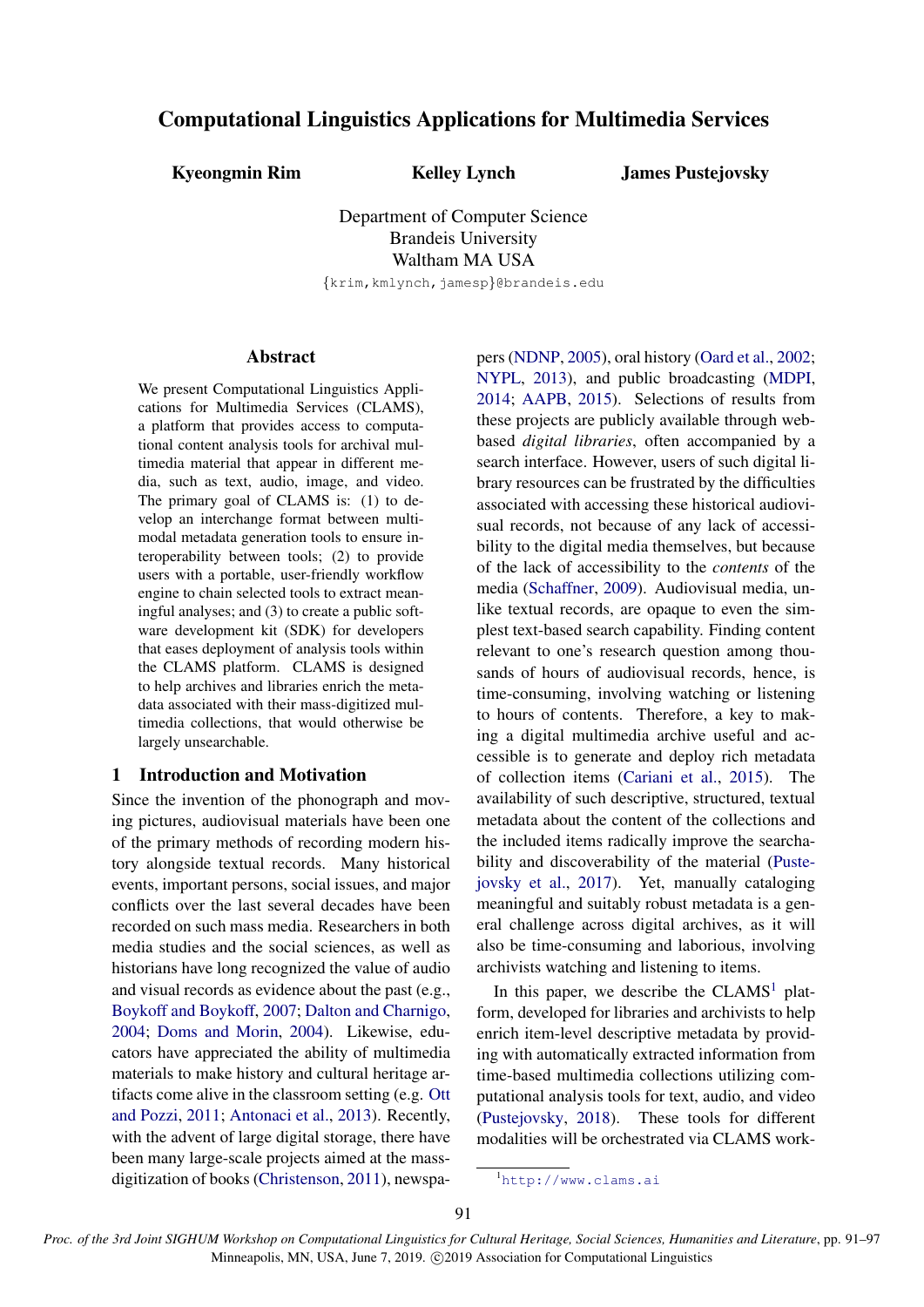flow engine that provides a common interchange format ensuring syntactic and semantic interoperability between these tools.

# 2 Prior Work

Multilingual Access to Large Spoken Archives (MALACH) [\(Oard et al.,](#page-5-4) [2002\)](#page-5-4) was one of the early studies that used computational linguistics tools to build an automatic metadata extraction system. In MALACH, oral history recording data was processed through automatic speech recognition (ASR) and natural language processing (NLP) pipelines that extracted relevant information for cataloging. In prototyping its World Service Archive [\(Raimond et al.,](#page-5-9) [2014\)](#page-5-9), the BBC developed COMMA, an metadata extraction and linked data-based interlinking system for public radio broadcasts. Its outcome is now in use by the BBC [\(BBC,](#page-4-5) [2015\)](#page-4-5), however it is not publicly available. More recently, the EU funded Media in Context (MiCO) project [\(Aichroth et al.,](#page-4-6) [2015\)](#page-4-6). This project aimed at accomplishing a media analysis platform for multimodal media that supports customized workflows leveraging on assorted open and closed source content analysis tools. An interoperability layer, MiCO Broker, was developed based on RDF and XML structures to chain different tools. Among the latest work, Audiovisual Metadata Platform (AMP) is noteworthy as it plans to design and develop a platform that exploits chains of automated tools and human-inthe-loop to generate and manage metadata at institutional scale [\(Dunn et al.,](#page-5-10) [2018\)](#page-5-10). We actively seek collaboration with others in order to move closer to achieving a "global laboratory" for language applications.

In the computational linguistics (CL) community, UIMA [\(Ferrucci et al.,](#page-5-11) [2009\)](#page-5-11) and GATE [\(Cunningham et al.,](#page-4-7) [2013\)](#page-4-7) have been longstanding popular tool-chaining platforms for researchers and NLP developers. Particularly, UIMA provides an extremely general model of type systems and annotations that can be applied upon multimedia source data. However, there is stiff learning curve behind its high generality, combined with its tight binding with XML syntax and Java programming language. More recently, web-based workflow engines such as the LAPPS Grid [\(Ide et al.,](#page-5-12) [2014\)](#page-5-12) and WebLicht [\(Hinrichs et al.,](#page-5-13) [2010\)](#page-5-13) provide user friendly web interfaces. Particularly, these web-based platforms not only offer tool repositories of various

levels of state-of-the-art NLP tools for textual data, such as CoreNLP [\(Manning et al.,](#page-5-14) [2014\)](#page-5-14), OpenNLP [\(OpenNLP,](#page-5-15) [2017\)](#page-5-15), but also implement open source SDK for tool developers to promote adoption. These workflow engines can operate different tools which are separately developed only because of the underlying data interchange formats that impose common I/O language between those tools. For such an interchange format, The LAPPS Grid uses LAPPS Interchange Format (LIF) rooted on JSON-LD serialization [\(Verhagen](#page-6-1) [et al.,](#page-6-1) [2015\)](#page-6-1), while the WebLicht uses XML-based Text Corpus Format (TCF) [\(Heid et al.,](#page-5-16) [2010\)](#page-5-16). Additionally the LAPPS Grid defines a semantic linked data vocabulary that ensures semantic interoperability [\(Ide et al.,](#page-5-17) [2015\)](#page-5-17). Having implemented in-platform interoperability has led to a multi-platform collaboration between LAPPS and CLARIN [\(Hinrichs et al.,](#page-5-18) [2018\)](#page-5-18).

# 3 Project Description

Figure [1](#page-2-0) shows the overall structure of the platform in a working environment as delivered to an archive. As a platform, the primary goals of CLAMS are 1) to develop an interchange format between multimodal annotations that allows analysis tools for different modalities to work together when chained into a single workflow, and 2) to provide libraries and archivists a portable workflow engine software with a user-friendly interface to select available tools and create workflows and run them, and lastly 3) to offer various analysis tools alongside a public SDK for developers of the tools that allows easy adoption of the interchange format and streamlined deployment to the workflow engine. In the rest of this section, we will discuss how we address each of aforementioned goals.

# 3.1 Multimodal Interoperability

To implement the platform with interoperating analysis tools, we developed Multi-Media Interchange Format (MMIF) as the *common tongue* of CLAMS. MMIF consists of two parts – it adopts the already successful JSON-LD as syntax, and an open linked data vocabulary for the semantics of the terminology. The vocabulary is re-using the LAPPS Grid vocabulary as its linguistic terminology, while extending it further to cover audiovisual concepts such as timeFrame, or boundingBox.

Typologically, multimodal annotations in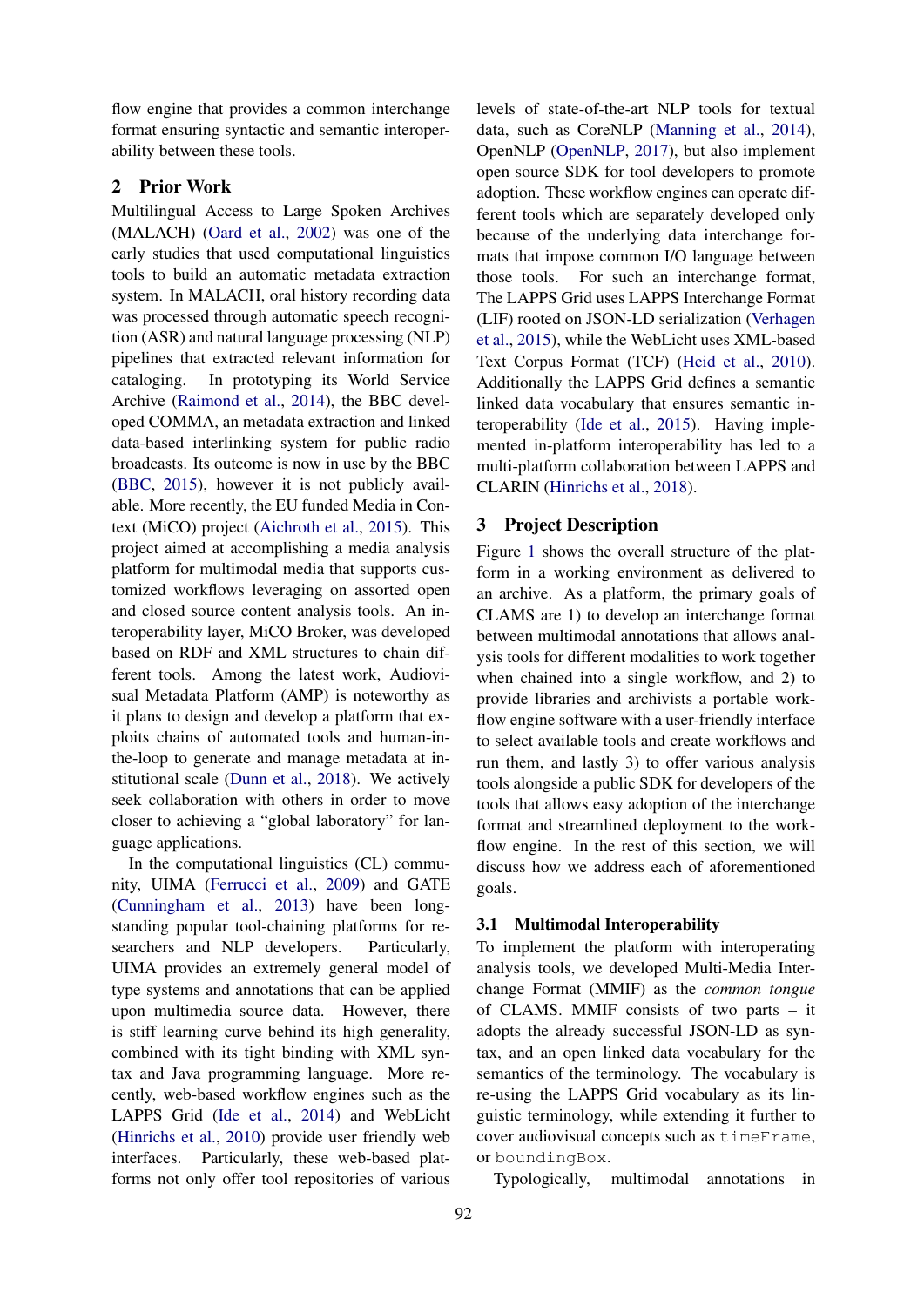<span id="page-2-0"></span>

Figure 1: Architectural sketch of CLAMS platform. Archives pull the containerized platform and services. The platform runs as an orchestrated set of containers that are connected to local storage to grant access to the data repository. Archivists interact with services to create, edit, and execute workflows only via the web-based frontend workflow engine.

CLAMS are first categorized by the anchor type on which the annotation is placed. That is, an annotation can be placed on 1) character offsets of a text, 2) time segments of time-based media, 3) two-dimensional (width  $\times$  height) or threedimensional (w  $\times$  h  $\times$  duration) bounding boxes on video frames, and 4) other annotation. For instance, a named entity recognition (NER) annotation can anchor on a token annotation that in turn anchored on character offsets. Furthermore, the characters can be from primary text data or from other annotations (such as ASR or optical character recognition (OCR)). Next, annotations are further categorized by the semantic types that are hierarchically defined in CLAMS vocabulary. For example, white noise detection and blank screen detection tools both produce subcategories of the noisyFrame annotation.

To address the complexity of additional annotation types and I/O constraints on tools, a layered annotation structure proved to be the best implementation choice for the interchange format based on many precedents, including LIF and TCF. Specifically, in MMIF, each tool generates a view object that contains all annotations as well as information about the production of the view (producer, production time, version, included annotation types, etc.). As a result, downstream tools can precisely locate any required input annotations from the input MMIF.

Last but not least, each tool deployed as a service on CLAMS must expose an application programming interface (API) to return its tool metadata, which contains information of the I/O constraints it poses. This tool metadata is used by the workflow engine to validate tool chains before creation and execution of workflows.

#### 3.2 Workflow Engine

In order to facilitate the development of metadata generation workflows, we are using the Galaxy platform. The Galaxy platform was originally developed for genomic research, but has successfully been used for the deployment and integration of NLP tools [\(Giardine et al.,](#page-5-19) [2005;](#page-5-19) [Ide et al.,](#page-5-20) [2016\)](#page-5-20). Galaxy provides a web-based graphical user interface which will allow archivists to import data, construct complex multimodal workflows, and explore and visualize the metadata generated by applying workflows to their data.

## 3.3 CLAMS SDK and Services

We start with a number of fundamental analysis tools for text, image, audio, and video as CLAMS microservices. Users can easily configure a CLAMS instance with various tools based on specific needs, and then deploy it on a server where the archival data is stored. Figure [2](#page-3-0) shows an example of a CLAMS instance configured with a set of video services. It also shows creation of a workflow of an ordered application of services to a specific set of input data.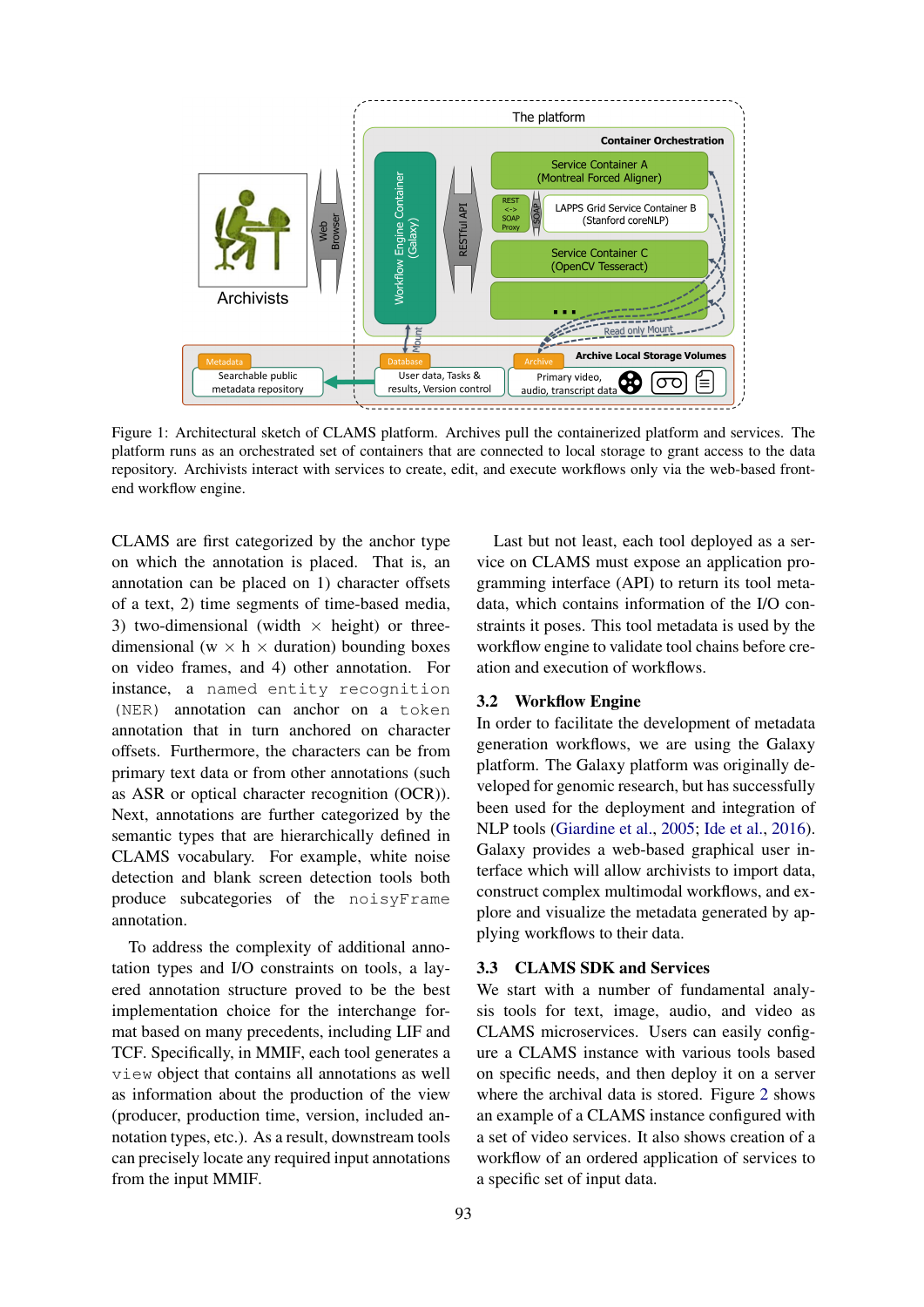<span id="page-3-0"></span>

Figure 2: An example workflow created using the Galaxy workflow engine

The SDK including core APIs used in the development and deployment of tools will release on an open repository under open source license.

#### 3.3.1 Text Services

As the design of the interoperability layer, the MMIF, of CLAMS is largely inspired by and expanding that of the LAPPS Grid platform (LIF). The LAPPS Grid offers a wide range of text analysis services via its web-based SOAP API, and re-using them in CLAMS can be done by mapping these SOAP messages out to CLAMS API. These text analysis services include NER, parsing, relation extraction, and coreference resolution. Used on audio transcripts and OCR results, they will capture important entities, events, participants, and relations that can be included in the descriptive metadata.

### 3.3.2 Audiovisual Filtering Services

In spite of recent achievements in computer vision (CV) and ASR, such tools are still very expensive with respect to time and space to run. However, a video clip can include completely contentless blank frames or SMPTE bars as well as nonspeech audio (music, natural sounds, beep, etc). Thus, blindly feeding those expensive CV and ASR tools with the entire clip can be not only a waste of computing resources, but can also result in introducing unnecessary noisy annotations. To address this problem, we added a range of less expensive *filtering* services such as blank screen detection, SMPTE bar detection, and HiPSTAS audio tagger [\(Clement et al.,](#page-4-8) [2014\)](#page-4-8).

# 3.3.3 ASR and Forced Alignment

The platform will include open source tools to process speech and audio from video and audio data. Audio processing will include Kaldi-based ASR which generates a transcript of the data that can then be processed with NLP tools. Additionally, CLAMS can provide forced alignment services such as the Montreal Forced Aligner, which generates time-aligned transcriptions from raw text transcripts [\(McAuliffe et al.,](#page-5-21) [2017\)](#page-5-21). These speech services in particular are very important for multimodal annotation, as they provide alignment between a time-based modality and a characterbased modality.

### 3.3.4 Computer Vision Tools

Various types of metadata can be found in text displayed in frames of a video. Slates are video frames which display metadata such as air date, director, producer, and title. This metadata can be extracted by constructing a pipeline of computer vision and NLP tools. Text localization tools can detect the bounding boxes of text in a frame which can then be used to label a section of a video as a slate. Slate frames are then fed to a preprocessing tool and an OCR tool. The OCR tool generates unstructured text. Since the text generated through OCR is likely to contain significant errors, a subsequent tool processes this text to correct spelling errors and extract structured metadata from the corrected text.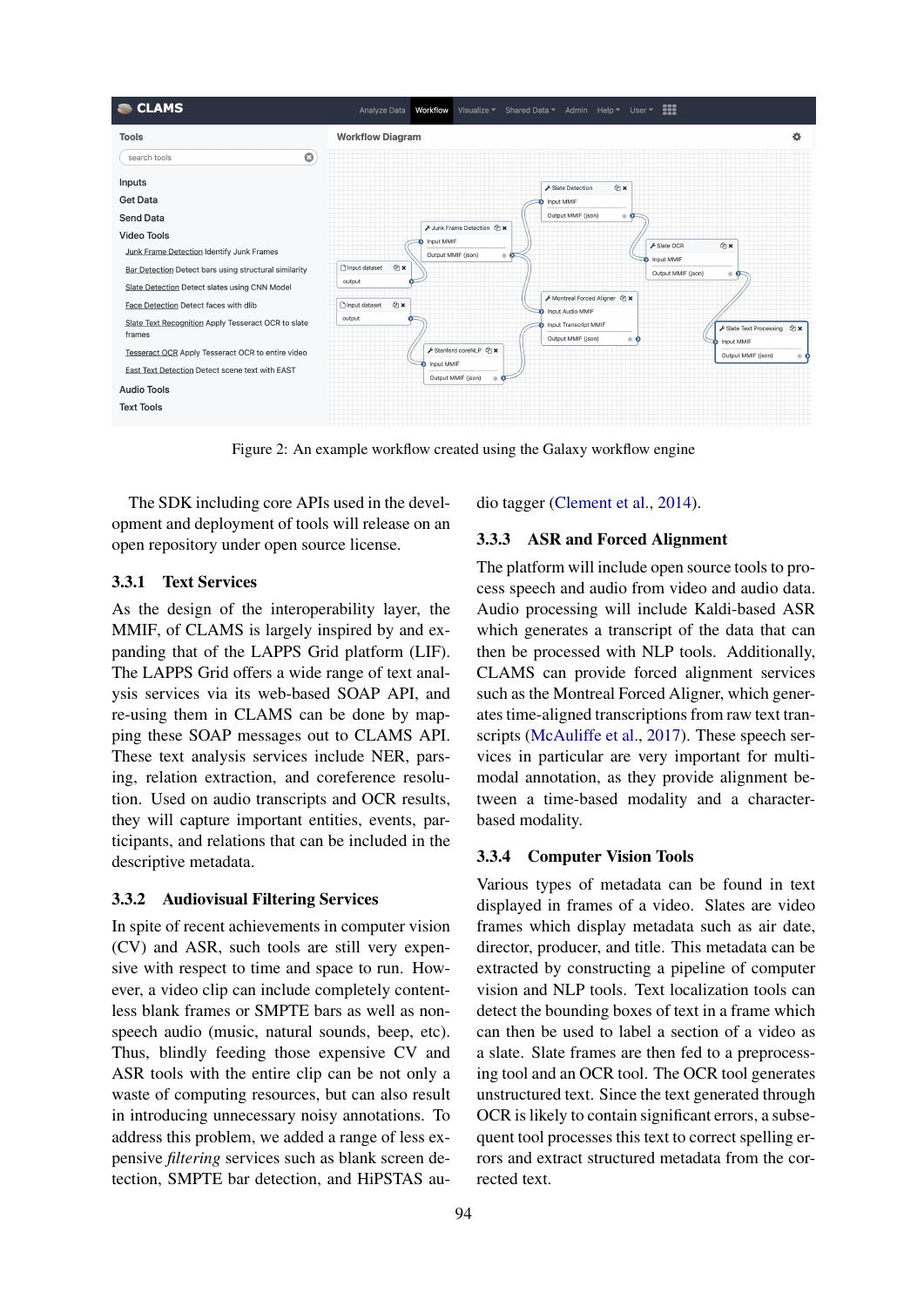In news programs, when a reporter or guest is introduced, it is common for their name and title to be displayed at the bottom of the frame in a chyron or "lower-third". By applying OCR to chyrons, we can identify names of people appearing in a video. End credits contain production metadata such as cast and crew which can also be recognized by applying OCR tools.

Face detection and recognition (FDR) can be used to detect the location of faces in frames of video and to cluster detected faces so that individuals can be identified across different scenes within a video.

By integrating multiple vision and text based tools into a pipeline, it is possible to generate more robust metadata. For example, once clusters of detected faces are identified, this metadata can be combined with metadata from applying OCR to chyrons. By combining these two metadata sources, it will be possible to identify people in a video even after the chyron is no longer displayed. This metadata will be useful for researchers and archivists who are searching for all of the video segments in a dataset in which a particular person appears.

### 4 On-going and Future Work

We are currently collaborating with the American Archive of Public Broadcasting (AAPB) at WGBH Boston. The expertise of their archivists and librarians, as well as their perspective as target users, can provide us with insight towards selecting the analysis tools and phenomena of interest that can potentially push forward the state-of-theart CL and CV technologies, within the vast unexplored collections of multimedia data. We actively seek collaboration with others in order to move closer to achieving an open platform for multimeida analysis.

We also believe that the platform can be used in academic settings with multimodal research datasets, such as MPII Movie Description dataset [\(Rohrbach et al.,](#page-6-2) [2015\)](#page-6-2), oral histories [\(StoryCorps,](#page-6-3) [2003;](#page-6-3) [Telling Their Stories,](#page-6-4) [2005\)](#page-6-4), and the The CHILDES Project [\(MacWhinney,](#page-5-22) [2014\)](#page-5-22). For more technically literate users in research communities, we plan to develop a scriptable workflow engine extending the current SDK.

### 5 Conclusion

In this paper, we have presented CLAMS, a platform for multimodal computational analysis tools that provides interoperability between tools and a portable graphical user interface (GUI) workflow engine. Together, these tools can be used to automatically extract important information, such as timestamps (airing time, event time), people, companies, or historical events and relations, from time-based audiovisual material. We believe that archivists can use CLAMS over the digital multimedia collections they have to enrich item-level metadata of their collections and, in turn, greatly enhance the searchability and discoverability of their assets.

### References

- <span id="page-4-3"></span>AAPB. 2015. American Archive of Public Broadcasting. <http://americanarchive.org/>. Accessed: 2019-02-20.
- <span id="page-4-6"></span>Patrick Aichroth, Christian Weigel, Thomas Kurz, Horst Stadler, Frank Drewes, Johanna Björklund, Kai Schlegel, Emanuel Berndl, Antonio Perez, Alex Bowyer, et al. 2015. Mico-media in context. In *2015 IEEE International Conference on Multimedia & Expo Workshops (ICMEW)*, pages 1–4. IEEE.
- <span id="page-4-1"></span>Alessandra Antonaci, Michela Ott, and Francesca Pozzi. 2013. Virtual museums, cultural heritage education and 21st century skills. *Learning & Teaching with Media & Technology*, 185.
- <span id="page-4-5"></span>BBC. 2015. COMMA - BBC R & D. [https://](https://www.bbc.co.uk/rd/projects/comma) [www.bbc.co.uk/rd/projects/comma](https://www.bbc.co.uk/rd/projects/comma). Accessed: 2019-02-20.
- <span id="page-4-0"></span>Maxwell T Boykoff and Jules M Boykoff. 2007. Climate change and journalistic norms: A case-study of us mass-media coverage. *Geoforum*, 38(6):1190– 1204.
- <span id="page-4-4"></span>Karen Cariani, Sadie Roosa, Jack Brighton, and Brian Grane. 2015. Accelerating exposure of audiovisual collections: What's next? In *Innovation, Collaboration, and Models: Proceedings of the CLIR Cataloging Hidden Special Collections and Archives Symposium*.
- <span id="page-4-2"></span>Heather Christenson. 2011. Hathitrust. *Library Resources & Technical Services*, 55(2):93–102.
- <span id="page-4-8"></span>Tanya E Clement, David Tcheng, Loretta Auvil, and Tony Borries. 2014. High performance sound technologies for access and scholarship (hipstas) in the digital humanities. *Proceedings of the American Society for Information Science and Technology*, 51(1):1–10.
- <span id="page-4-7"></span>Hamish Cunningham, Valentin Tablan, Angus Roberts, and Kalina Bontcheva. 2013. Getting more out of biomedical documents with gate's full lifecycle open source text analytics. *PLoS computational biology*, 9(2):e1002854.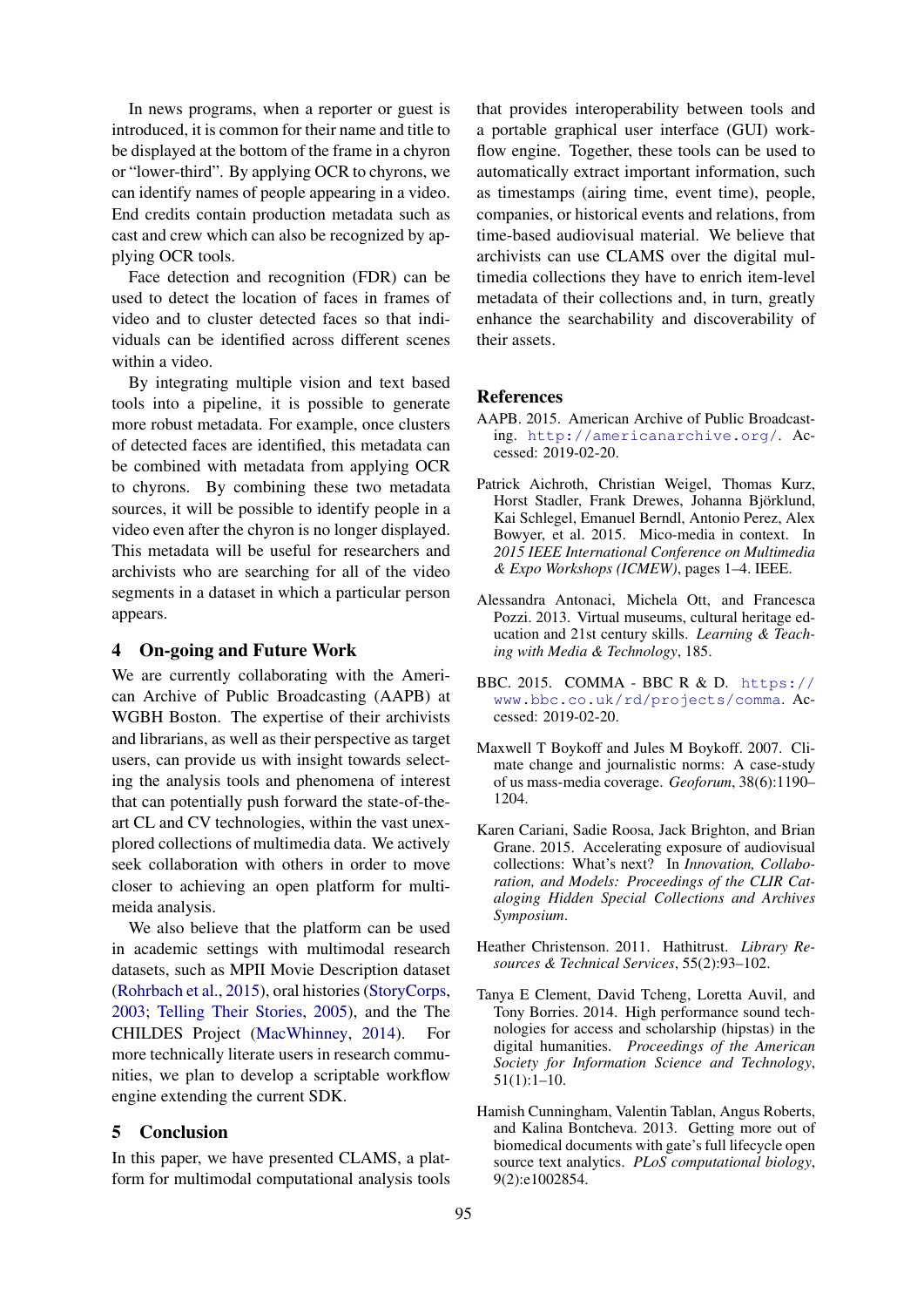- <span id="page-5-0"></span>Margaret Stieg Dalton and Laurie Charnigo. 2004. Historians and their information sources. *College & Research Libraries*, 65(5):400–425.
- <span id="page-5-1"></span>Mark Doms and Norman J. Morin. 2004. [Consumer](https://EconPapers.repec.org/RePEc:fip:fedgfe:2004-51) [sentiment, the economy, and the news media.](https://EconPapers.repec.org/RePEc:fip:fedgfe:2004-51) Finance and Economics Discussion Series 2004-51, Board of Governors of the Federal Reserve System (US).
- <span id="page-5-10"></span>Jon W Dunn, Juliet L Hardesty, Tanya Clement, Chris Lacinak, and Amy Rudersdorf. 2018. Audiovisual metadata platform (amp) planning project: Progress report and next steps. Technical report.
- <span id="page-5-11"></span>David Ferrucci, Adam Lally, Karin Verspoor, and Eric Nyberg. 2009. [Unstructured information manage](https://docs.oasis-open.org/uima/v1.0/uima-v1.0.html)[ment architecture \(UIMA\) version 1.0.](https://docs.oasis-open.org/uima/v1.0/uima-v1.0.html) OASIS Standard.
- <span id="page-5-19"></span>Belinda Giardine, Cathy Riemer, Ross C Hardison, Richard Burhans, Laura Elnitski, Prachi Shah, Yi Zhang, Daniel Blankenberg, Istvan Albert, James Taylor, et al. 2005. Galaxy: a platform for interactive large-scale genome analysis. *Genome research*, 15(10):1451–1455.
- <span id="page-5-16"></span>Ulrich Heid, Helmut Schmid, Kerstin Eckart, and Erhard Hinrichs. 2010. A corpus representation format for linguistic web services: The d-spin text corpus format and its relationship with iso standards. In *LREC2010*, Valletta, Malta. European Language Resources Association (ELRA).
- <span id="page-5-13"></span>Erhard Hinrichs, Marie Hinrichs, and Thomas Zastrow. 2010. [Weblicht: Web-based LRT services for](http://aclweb.org/anthology/P10-4005) [german.](http://aclweb.org/anthology/P10-4005) In *Proceedings of the ACL 2010 System Demonstrations*, pages 25–29. Association for Computational Linguistics.
- <span id="page-5-18"></span>Erhard Hinrichs, Nancy Ide, James Pustejovsky, Jan Hajic, Marie Hinrichs, Mohammad Fazleh Elahi, Keith Suderman, Marc Verhagen, Kyeongmin Rim, Pavel Stranak, and Jozef Misutka. 2018. Bridging the LAPPS Grid and CLARIN. In *LREC2018*, Miyazaki, Japan. European Language Resources Association (ELRA).
- <span id="page-5-12"></span>Nancy Ide, James Pustejovsky, Christopher Cieri, Eric Nyberg, Di Wang, Keith Suderman, Marc Verhagen, and Jonathan Wright. 2014. The language application grid. In *LREC2014*, Reykjavik, Iceland. European Language Resources Association (ELRA).
- <span id="page-5-20"></span>Nancy Ide, James Pustejovsky, Keith Suderman, Marc Verhagen, Christopher Cieri, and Eric Nyberg. 2016. [The Language Application Grid and Galaxy.](https://doi.org/10.1007/978-3-319-31468-6_4) In *LREC 2016*, pages 51–70.
- <span id="page-5-17"></span>Nancy Ide, Keith Suderman, Marc Verhagen, and James Pustejovsky. 2015. The language application grid web service exchange vocabulary. In *International Workshop on Worldwide Language Service Infrastructure*, pages 18–32. Springer.
- <span id="page-5-22"></span>Brian MacWhinney. 2014. *The CHILDES project: Tools for analyzing talk, Volume I: Transcription format and programs*. Psychology Press.
- <span id="page-5-14"></span>Christopher D. Manning, Mihai Surdeanu, John Bauer, Jenny Finkel, Steven J. Bethard, and David Mc-Closky. 2014. [The Stanford CoreNLP natural lan](http://www.aclweb.org/anthology/P/P14/P14-5010)[guage processing toolkit.](http://www.aclweb.org/anthology/P/P14/P14-5010) In *Association for Computational Linguistics (ACL) System Demonstrations*, pages 55–60.
- <span id="page-5-21"></span>Michael McAuliffe, Michaela Socolof, Sarah Mihuc, Michael Wagner, and Morgan Sonderegger. 2017. Montreal forced aligner: Trainable textspeech alignment using kaldi. In *INTERSPEECH*.
- <span id="page-5-6"></span>MDPI. 2014. Media Digitization & Preservation Initiative. <https://mdpi.iu.edu/>. Accessed: 2019-02-20.
- <span id="page-5-3"></span>NDNP. 2005. National digital newspaper program ndnp: a partnership between the library of congress and the national endowment for the humanities. <https://lccn.loc.gov/2005567119>. Accessed: 2019-02-20.
- <span id="page-5-5"></span>NYPL. 2013. The New York Public Library's Community Oral History Project. [http://](http://oralhistory.nypl.org/) [oralhistory.nypl.org/](http://oralhistory.nypl.org/). Accessed: 2019- 02-20.
- <span id="page-5-4"></span>Douglas W Oard, Dina Demner-Fushman, Jan Hajič, Bhuvana Ramabhadran, Samuel Gustman, William J Byrne, Dagobert Soergel, Bonnie Dorr, Philip Resnik, and Michael Picheny. 2002. Cross-language access to recorded speech in the malach project. In *International Conference on Text, Speech and Dialogue*, pages 57–64. Springer.
- <span id="page-5-15"></span>OpenNLP. 2017. Apache OpenNLP. [https://](https://opennlp.apache.org/) [opennlp.apache.org/](https://opennlp.apache.org/). Accessed: 2019-02-  $20<sub>2</sub>$
- <span id="page-5-2"></span>Michela Ott and Francesca Pozzi. 2011. Towards a new era for cultural heritage education: Discussing the role of ict. *Computers in Human Behavior*, 27(4):1365–1371.
- <span id="page-5-8"></span>James Pustejovsky. 2018. Enhancing access to media collections and archives using computational linguistic tools. In *Proceedings of Enhancing Exploration of Audiovisual Collections with Computerbased Annotation Techniques, Workshop at AMIA*.
- <span id="page-5-7"></span>James Pustejovsky, Nancy Ide, Marc Verhagen, and Keith Suderman. 2017. Enhancing access to media collections and archives using computational linguistic tools. In *Proceedings of the Corpora for Digital Humanities Workshop*, pages 19–28. Association for Computational Linguistics.
- <span id="page-5-9"></span>Yves Raimond, Tristan Ferne, Michael Smethurst, and Gareth Adams. 2014. The bbc world service archive prototype. *Web Semantics: Science, Services and Agents on the World Wide Web*, 27:2–9.